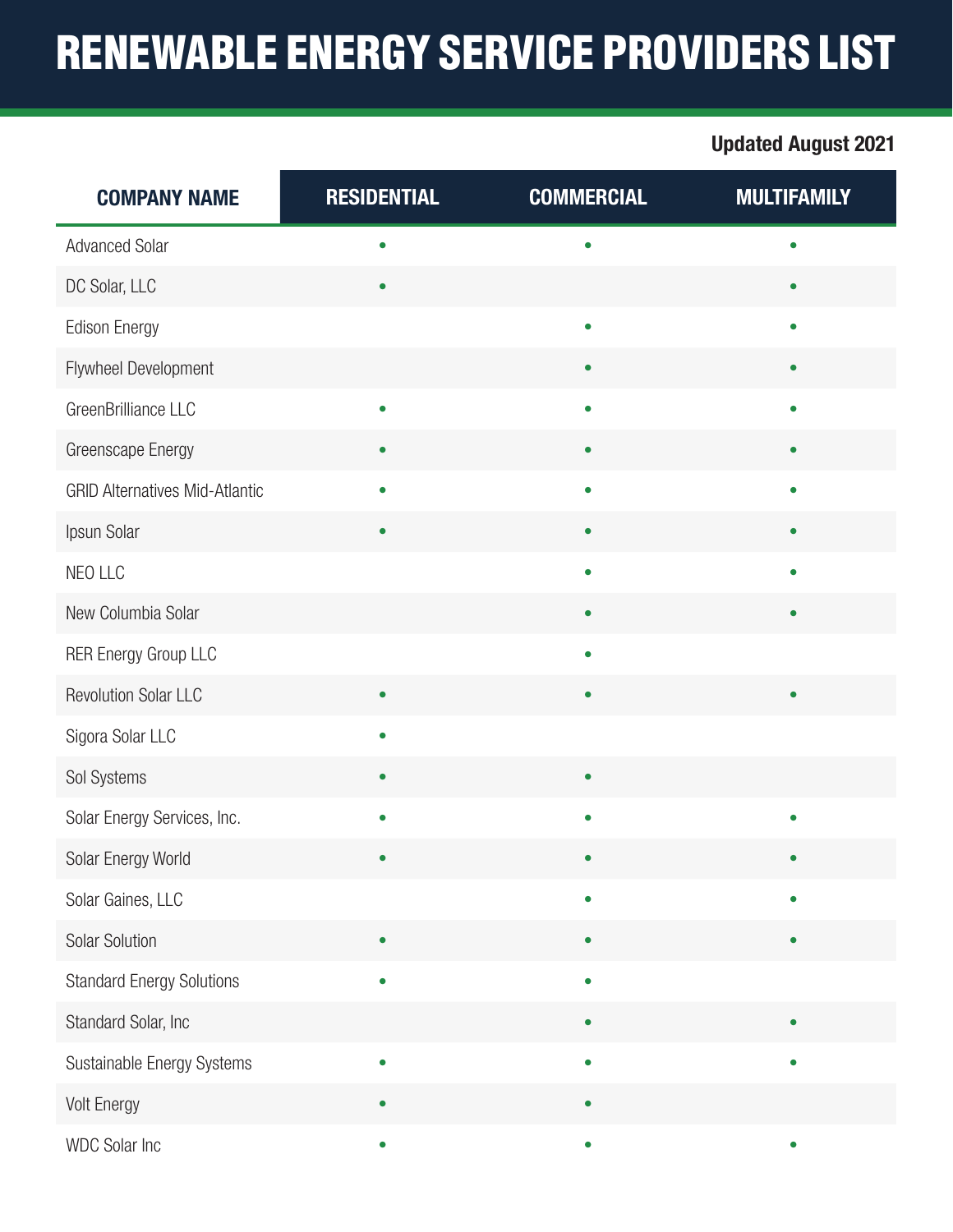| 3321 75th Avenue, Suite F<br>Hyattsville, MD 20785          | <b>Residential</b>                      | Solar/PV, EV charger installation (via electrician)                                                                                                                                                         |
|-------------------------------------------------------------|-----------------------------------------|-------------------------------------------------------------------------------------------------------------------------------------------------------------------------------------------------------------|
| (202) 505-5401                                              | <b>Commercial</b>                       | Solar/PV, EV charger installation (via electrician)                                                                                                                                                         |
| info@advanced.solar                                         | <b>Multifamily</b>                      | Solar/PV, EV charger installation (via electrician)                                                                                                                                                         |
| www.advanced.solar                                          | <b>Additional</b>                       | Support Community Solar, Full-Service Provider, SREC Aggregator                                                                                                                                             |
| <b>DC Solar, LLC</b>                                        |                                         |                                                                                                                                                                                                             |
| 3411 Prospect St NW<br>Washington, DC 20007                 | <b>Residential</b>                      | Solar/PV                                                                                                                                                                                                    |
| (202) 683-6894<br>info@dcsolar.io                           | <b>Multifamily</b>                      | Solar/PV                                                                                                                                                                                                    |
| www.dcsolar.io                                              | <b>Additional</b>                       | SREC based solar financing, Full-Service Provider                                                                                                                                                           |
| <b>Edison Energy</b>                                        |                                         |                                                                                                                                                                                                             |
| 1775 Tysons Blvd, 5th Floor,<br>McLean, VA 22102            | <b>Commercial</b>                       | Solar/PV, Solar Thermal, EV charger installation (via electrician), Energy conservation<br>measures (ECMs)                                                                                                  |
| (703) 972-5012<br>Douglas.Millar@EdisonEnergy.com           | <b>Multifamily</b>                      | Solar/PV, Solar Thermal, EV charger installation (via electrician), Energy conservation<br>measures (ECMs)                                                                                                  |
| www.EdisonEnergy.com                                        | <b>Additional</b>                       | Support Community Solar, Provide financing and SREC management, Full-Service<br>Provider                                                                                                                    |
| <b>Flywheel Development</b>                                 |                                         |                                                                                                                                                                                                             |
| 1140 Third St NE                                            | <b>Commercial</b>                       | Solar/PV, EV charger installation (via electrician), Energy conservation measures (ECMs)                                                                                                                    |
| Washington, DC 20002<br>(202) 715-1650                      | <b>Multifamily</b>                      | Solar/PV, EV charger installation (via electrician), Energy conservation measures (ECMs)                                                                                                                    |
|                                                             |                                         |                                                                                                                                                                                                             |
| info@flywheeldevelopment.com<br>www.flywheeldevelopment.com | <b>Additional</b>                       | Support Community Solar, Flywheel Development is experienced in both community<br>solar and net metered projects and capable of providing proposals and tailored<br>guidance, Full-Service, SREC Aggregator |
| <b>GreenBrilliance LLC</b>                                  |                                         |                                                                                                                                                                                                             |
| 46090 Lake Center Plz, Suite 109,                           | <b>Residential</b>                      | Solar/PV, EV charger installation (via electrician)                                                                                                                                                         |
| Sterling, VA 20165<br>(703) 657-0090                        | <b>Commercial</b>                       | Solar/PV, EV charger installation (via electrician)                                                                                                                                                         |
| contact@greenbrilliance.com                                 | <b>Multifamily</b>                      | Solar/PV, EV charger installation (via electrician)                                                                                                                                                         |
| www.greenbrilliance.com                                     | <b>Additional</b>                       | Support Community Solar, Zero down finance options with low APRs, SRECs, 32 point<br>inspection, 25 years of service warranty, Full-Service Provider SREC Aggregator                                        |
| <b>Greenscape Energy</b>                                    |                                         |                                                                                                                                                                                                             |
| 4600 Minnesota Avenue NE                                    | <b>Residential</b>                      | Solar/PV, Energy conservation measures (ECMs)                                                                                                                                                               |
| Washington, DC 20019<br>(202) 621-6623                      | <b>Commercial</b><br><b>Multifamily</b> | Solar/PV, Energy conservation measures (ECMs)<br>Solar/PV, Energy conservation measures (ECMs)                                                                                                              |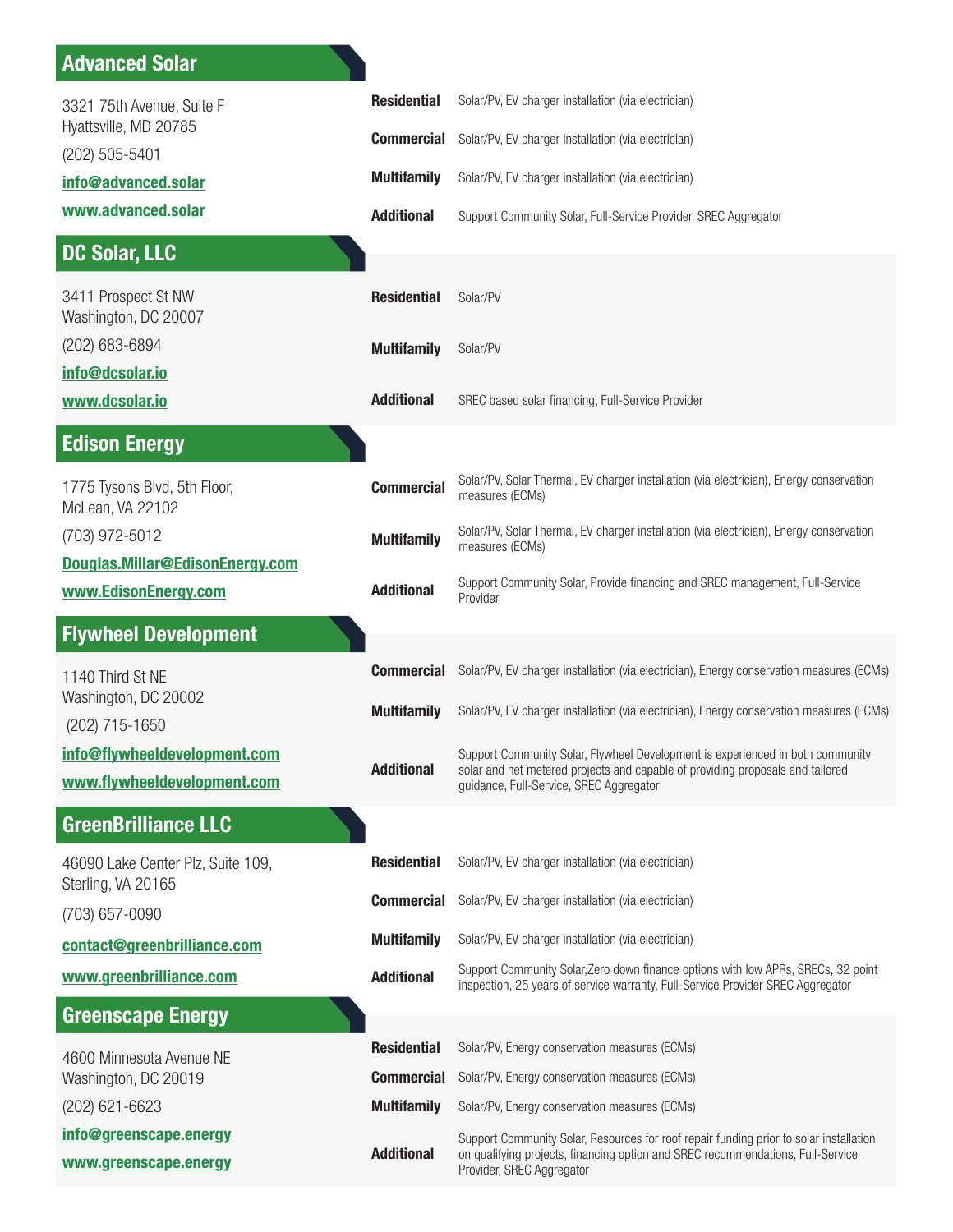## GRID Alternatives Mid-Atlantic

| 1629 Benning Road NE<br>Washington, DC 20002                 | <b>Residential</b>                      | Solar/PV                                                                                                                                                                                                                           |
|--------------------------------------------------------------|-----------------------------------------|------------------------------------------------------------------------------------------------------------------------------------------------------------------------------------------------------------------------------------|
| (202) 517-8853                                               | <b>Commercial</b>                       | Solar/PV                                                                                                                                                                                                                           |
| infodc@gridalternatives.org                                  | <b>Multifamily</b>                      | Solar/PV                                                                                                                                                                                                                           |
| gridalternatives.org/midatlantic                             | <b>Additional</b>                       | Support Community Solar, Workforce training DC residents in a hybrid format                                                                                                                                                        |
| <b>Ipsun Solar</b>                                           |                                         |                                                                                                                                                                                                                                    |
| 1340 W ST NE                                                 | <b>Residential</b><br><b>Commercial</b> | Solar/PV, EV charger installation (via electrician)<br>Solar/PV, EV charger installation (via electrician)                                                                                                                         |
| Washington, DC 20018<br>866-48-IPSUN (484-7786)              | <b>Multifamily</b>                      | Solar/PV, EV charger installation (via electrician)                                                                                                                                                                                |
| info@ipsunsolar.com<br>www.ipsunsolar.com                    | <b>Additional</b>                       | Support Community Solar, Solar Design Services and Consulting; offer energy<br>storage solutions with Tesla and Enphase, Full-Service Provider: EPCM Engineering,<br>procurement, construction, and maintenance, sales & marketing |
| <b>NEO LLC</b>                                               |                                         |                                                                                                                                                                                                                                    |
| 1140 3rd ST NE<br>Washington, DC 20002                       | <b>Commercial</b>                       | Solar/PV, Solar Thermal, EV charger installation (via electrician), Energy conservation<br>measures (ECMs), Others                                                                                                                 |
| (202) 856-5469<br>henry@neo-Ilc.com                          | <b>Multifamily</b>                      | Solar/PV, Solar Thermal, EV charger installation (via electrician), Energy conservation<br>measures (ECMs), Others                                                                                                                 |
| www.neo-llc.com                                              | <b>Additional</b>                       | Support Community Solar, Solar, Energy storage, BIPV, Net Zero; Project Finance, PPA,<br>EPC, O&M, Full-Service Provider (Project Finance, PPA, EPC, O&M)                                                                          |
| <b>New Columbia Solar</b>                                    |                                         |                                                                                                                                                                                                                                    |
| 401 New York Avenue NE,<br>Washington DC, 20002              | <b>Commercial</b>                       | Solar/PV, EV charger installation (via electrician)                                                                                                                                                                                |
| (202) 810-1661                                               | <b>Multifamily</b>                      | Solar/PV, EV charger installation (via electrician), Others (please elaborate in next<br>section)                                                                                                                                  |
| info@newcolumbiasolar.com<br>newcolumbiasolar.com            | <b>Additional</b>                       | Support Community Solar, NCS is a fully integrated developer, EPC, financier, owner<br>and operator of solar energy systems, distributed energy resources (DERs) and energy<br>storage (battery) solutions, Full-Service Provider  |
| <b>RER Energy Group LLC</b>                                  |                                         |                                                                                                                                                                                                                                    |
| 4700 Pottsville Pike,<br>Reading, PA 19605<br>(610) 332-7232 | <b>Commercial</b>                       | Solar/PV                                                                                                                                                                                                                           |
| info@rerenergygroup.com                                      | <b>Additional</b>                       | <b>Full-Service Provider</b>                                                                                                                                                                                                       |
| www.rerenergygroup.com                                       |                                         |                                                                                                                                                                                                                                    |
| <b>Revolution Solar LLC</b>                                  |                                         |                                                                                                                                                                                                                                    |
| 10746 Judy Ln                                                | <b>Residential</b>                      | Solar/PV                                                                                                                                                                                                                           |
| Columbia, MD 21044<br>(202) 827-5627                         | <b>Commercial</b>                       | Solar/PV                                                                                                                                                                                                                           |
| info@revolutionsolar.energy                                  | <b>Multifamily</b>                      | Solar/PV                                                                                                                                                                                                                           |
| www.Revolutionsolar.energy                                   | <b>Additional</b>                       | Support Community Solar, Full-Service Provider                                                                                                                                                                                     |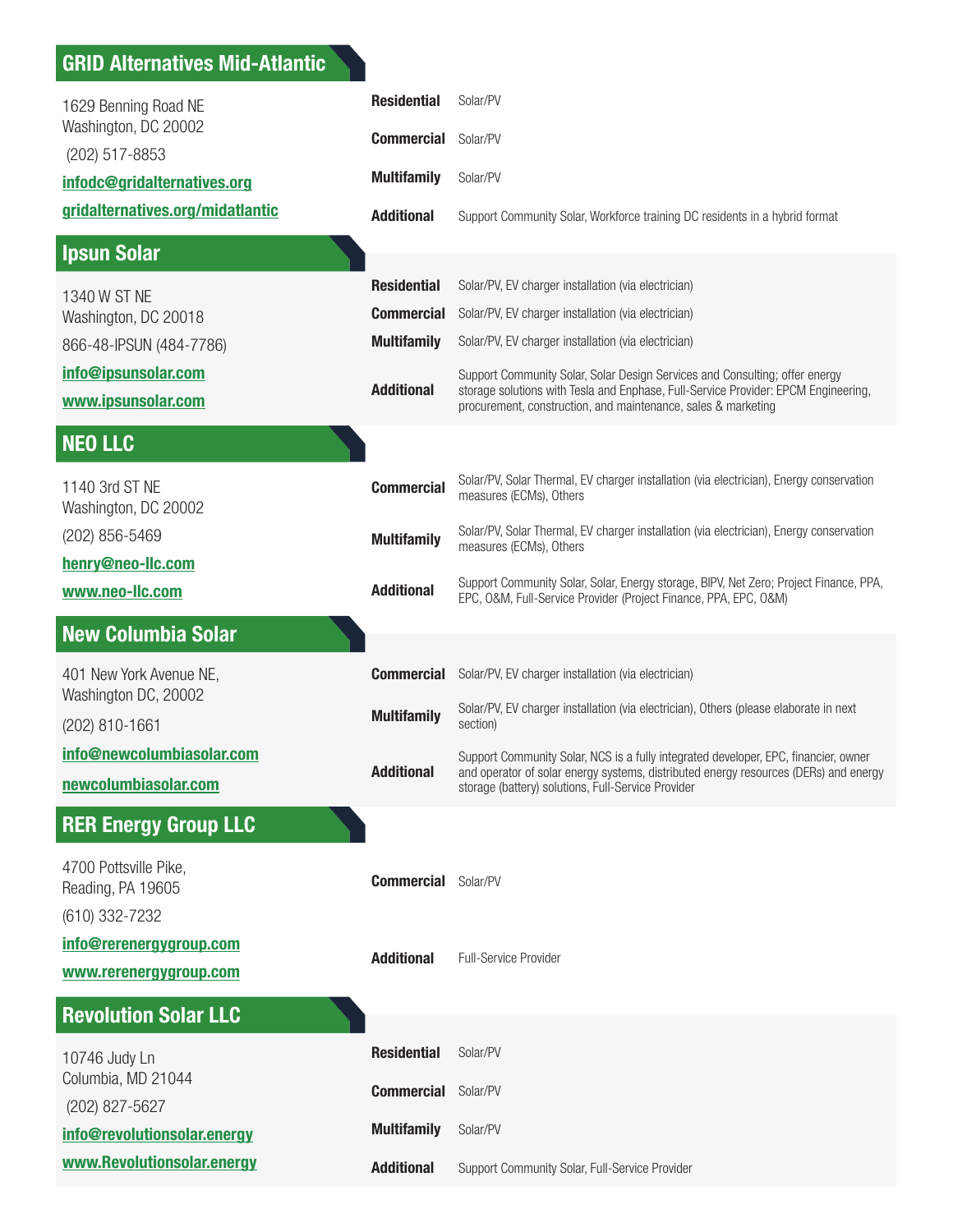| PO box 7543<br>(434) 465-6788                        | <b>Multifamily</b>                      | Solar/PV                                                                                                                                                                                                                                   |
|------------------------------------------------------|-----------------------------------------|--------------------------------------------------------------------------------------------------------------------------------------------------------------------------------------------------------------------------------------------|
| permitting@sigorasolar.com<br>www.sigorasolar.com    | <b>Additional</b>                       | Financing options, SREC recommendations, Full-Service Provider Solar Renewable<br>Energy Credit (SREC) Aggregator                                                                                                                          |
|                                                      |                                         |                                                                                                                                                                                                                                            |
| <b>Sol Systems</b>                                   |                                         |                                                                                                                                                                                                                                            |
| 1101 Connecticut Ave NW, F2                          | <b>Residential</b><br><b>Commercial</b> | Solar/PV<br>Solar/PV                                                                                                                                                                                                                       |
| Washington, DC 20036<br>(888) 235-1538 ext. 1        |                                         | Sol Systems aggregates and finances environmental commodities on behalf of over 16,000 solar                                                                                                                                               |
| info@solsystems.com                                  | <b>Additional</b>                       | system owners, provides solar energy (onsite and offsite) for corporate and institutional customers<br>interested in securing long-term sustainable energy and savings, manages solar energy tax equity                                    |
| www.solsystems.com                                   |                                         | investments on behalf of insurance companies, banks, and corporations, and works through<br>development capital, project acquisition capital, selective equity investments for solar developers.<br>Full-Service Provider, SREC Aggregator |
| <b>Solar Energy Services, Inc.</b>                   |                                         |                                                                                                                                                                                                                                            |
| 1514 Jabez Run; #103                                 | <b>Residential</b>                      | Solar/PV                                                                                                                                                                                                                                   |
| Millersville, MD 21108                               | <b>Commercial</b>                       | Solar/PV                                                                                                                                                                                                                                   |
| (410) 923-6090                                       | <b>Multifamily</b>                      | Solar/PV                                                                                                                                                                                                                                   |
| info@solarsaves.net<br>www.solarsaves.net            | <b>Additional</b>                       | Support Community Solar, We have special expertise in combining solar with a green<br>roof - when installed together. Offers service to solar thermal systems but no longer<br>install them, Full-Service Provider                         |
| <b>Solar Energy World</b>                            |                                         |                                                                                                                                                                                                                                            |
| 5681 Main Street                                     | <b>Residential</b>                      | Solar/PV, EV charger installation (via electrician)                                                                                                                                                                                        |
| Elkridge, MD 21075<br>(410) 579-5172                 | <b>Commercial</b>                       | Solar/PV, EV charger installation (via electrician)                                                                                                                                                                                        |
| marketing@solarenergyworld.com                       | <b>Multifamily</b>                      | Solar/PV, EV charger installation (via electrician)                                                                                                                                                                                        |
| www.solarenergyworld.com                             | <b>Additional</b>                       | Support Community Solar, Battery Storage, Full-Service Provider                                                                                                                                                                            |
| <b>Solar Gaines, LLC</b>                             |                                         |                                                                                                                                                                                                                                            |
| 9 Schilling Road, Suite 202<br>Hunt Valley, MD 21031 | <b>Commercial</b>                       | Solar/PV                                                                                                                                                                                                                                   |
| (410) 785-1760                                       | <b>Multifamily</b>                      | Solar/PV                                                                                                                                                                                                                                   |
| info@solargaines.com<br>www.solargaines.com          | <b>Additional</b>                       | Support Community Solar, Full engineering, procurement, and construction (EPC), Full-                                                                                                                                                      |
|                                                      |                                         | Service Provider                                                                                                                                                                                                                           |
| <b>Solar Solution</b>                                |                                         |                                                                                                                                                                                                                                            |
| 4700 14th ST NW<br>Washington, DC 20011              | <b>Residential</b>                      | Solar/PV, EV charger installation (via electrician)                                                                                                                                                                                        |
| (202) 249-1112                                       | <b>Commercial</b>                       | Solar/PV, EV charger installation (via electrician)                                                                                                                                                                                        |
| sales@solarsolutionllc.com                           | <b>Multifamily</b>                      | Solar/PV, EV charger installation (via electrician)                                                                                                                                                                                        |
| www.solarsolutiondc.com                              | <b>Additional</b>                       | Support Community Solar, Battery Storage, Full-Service Provider                                                                                                                                                                            |